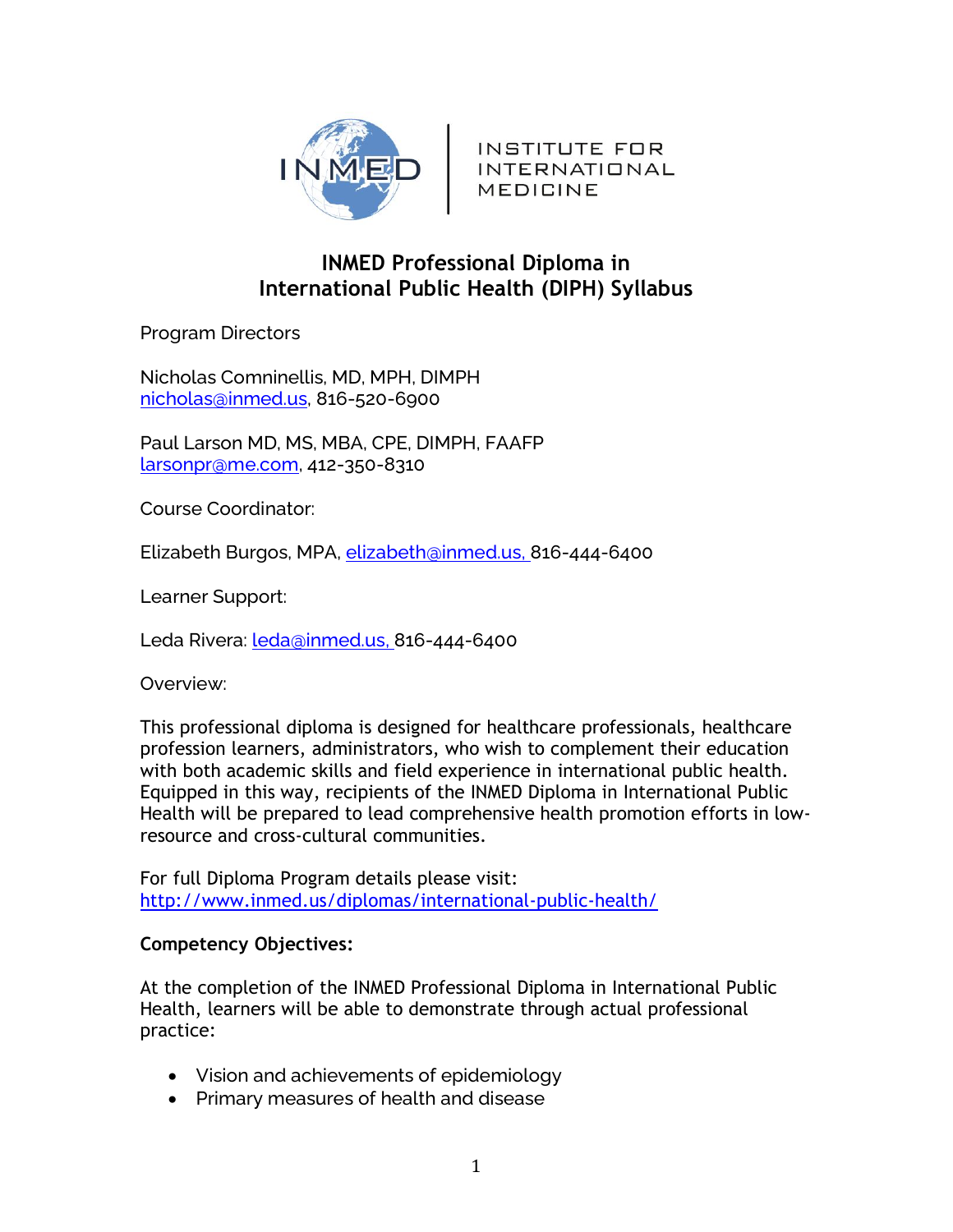- Types of epidemiology studies and their application
- Basic concepts of biostatistics and their application to research interpretation
- Establishing the cause of a disease
- Skill in community-wide health promotion and death/disability prevention
- Culturally appropriate healthcare
- Proficiency in disaster mitigation and response
- Design and implementation of team-lead healthcare interventions
- Transfer of healthcare skills to other personnel

Academic Credit:

Completion of all the DIMPH requirements earns a total of fifteen credit hours of academic credit.

## **Application** Qualifications:

This post-baccalaureate Diploma is open to all healthcare professionals and healthcare profession students. This course is especially relevant for public health personnel, healthcare administrators, and policy makers, and leaders in international relations and development. Applicants must have completed a baccalaureate degree prior to making application.

Educational Components:

Professional Diploma in International Public Health participants will achieve the program's learning objectives through the following two educational components, complete in sequence.

# Professional Diploma in International Public Health



# **1. Professional Certificate Course in International Public Health:**

This Professional Certificate Course includes 8 weeks of structured learning and assignments due each Sunday night. Each week includes a required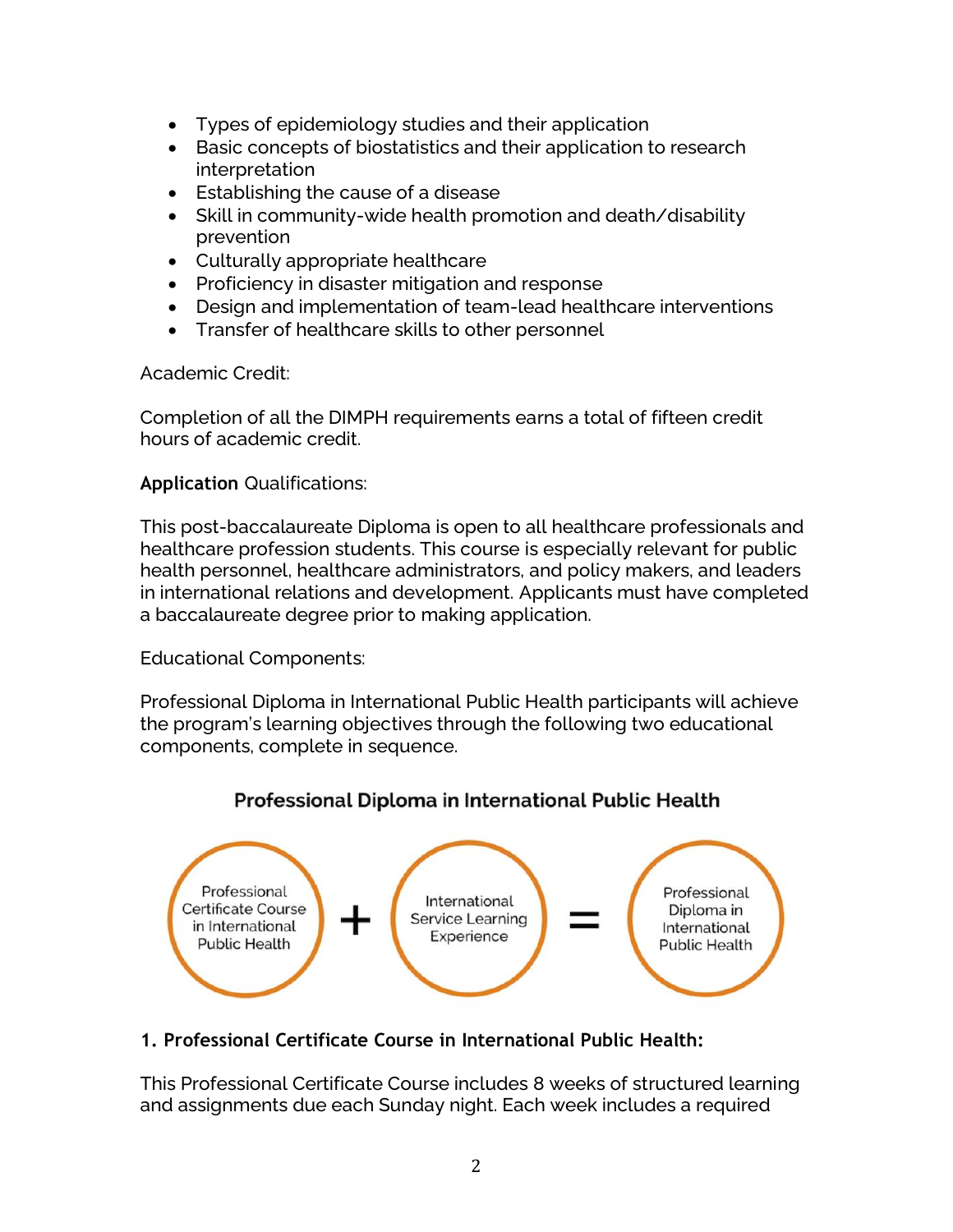virtual class with the faculty for discussions, simulations, case studies and final exams.

## *Competency Objectives:*

The competency objectives of this Professional Certificate Course are identical to those of the DIPH.

## *Academic Credit:*

Completion of this course requirements earns ten credit hours of academic credit.

### *Education Methods:*

Learners will achieve the course competency objectives through the following educational components:

- Interactive online presentations by expert professionals
- Case studies providing analysis
- Group discussions
- Projects for exploring personal application
- Skill stations to develop technical facility

## *Certification:*

Learners whose evaluation is acceptable will receive the INMED Professional Certificate in International Public Health. Those learners whose evaluation is not acceptable will receive a certificate of participation and the opportunity to remediate.

For full Course details please visit: <http://www.inmed.us/courses-info/international-public-health/>

## **2. International Public Health Service-Learning:**

This International Service-Learning/Clinical Rotation is designed to provide broad-based field experience in the application of international health knowledge and skills to benefit INMED learners in the Professional Diploma in International Public Health.

*Competency Objectives:*

The competency objectives of this International Public Health Service-Learning/Clinical Rotation are identical to those of the DIPH.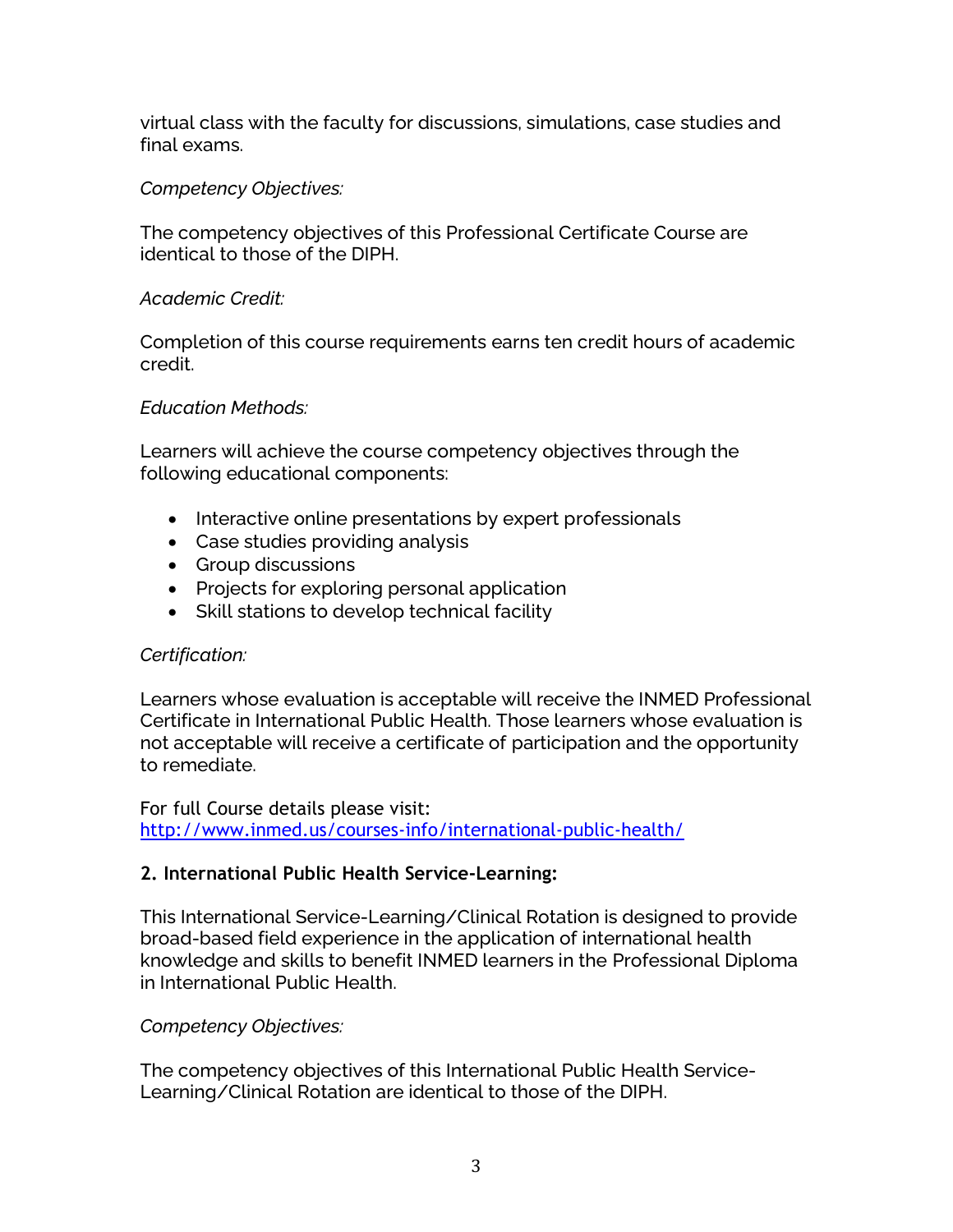## *Training Site Selection & Responsibilities:*

INMED cooperates with established international health facilities to provide INMED learners with exceptional educational experiences. Site selection is done with attention to safety, accessibility, instructor credentials, ease of communications, and the evaluations of former students.

Forty Training Sites in twenty-five nations are available and include those that are community-based and emphasize preventive care, as well as those that are hospital-based and provide more advanced therapeutic services. Learner responsibilities depend upon the site selected, may include inpatient care, outpatient clinic, procedures, obstetrics, night duty, and participation in research, public health, and primary care activities. Full faculty supervision is provided.

For current descriptions of available training - including photos, transportation, and accommodation sites - please visit: [http://www.inmed.us/training-sites/international-medicine](https://www.inmed.us/training-sites/international-medicine/)

### *Academic Credit:*

Completion of this course requirements earns five credit hours of academic credit.

### *Education Methods:*

Learners will achieve the course competency objectives through the following educational methods:

- Critical analysis
- Group discussions
- Clinical patient care
- Applied skills simulation
- Group presentation
- Reflective essay composition

For full International Service-Learning details please visit: <https://www.inmed.us/diplomas/international-public-health/>

### Grading:

Letter grades of A, B, C, D, and F are used. Temporary grade of IN (Incomplete) is treated as an F until removed.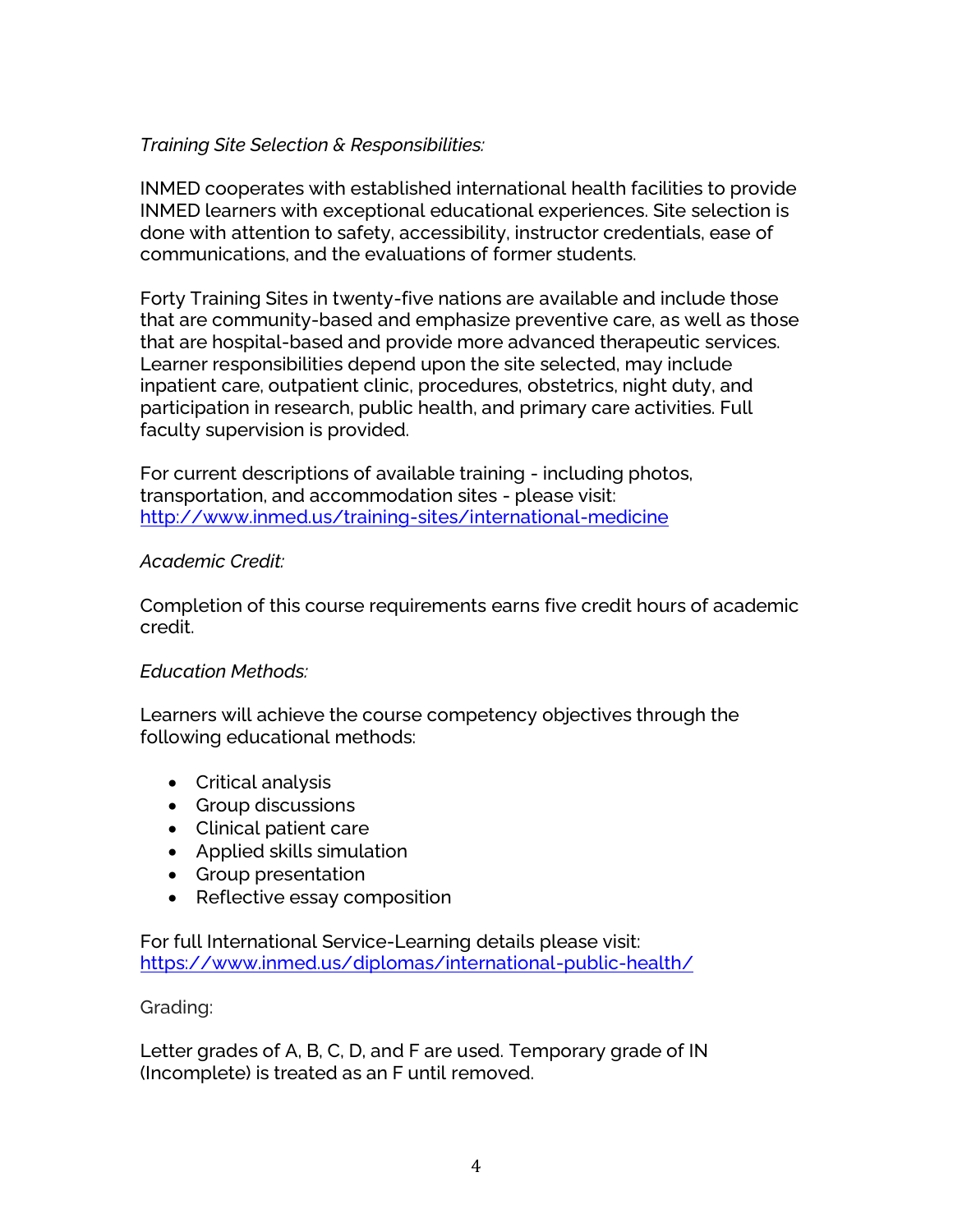Grade points are assigned as follows:

 $A = 4.0$  $B = 3.0$  $C = 2.0$  $D = 1.0$  $F = 0.0$ 

| A | 90-100%    | 4.00 |
|---|------------|------|
| B | $80 - 89%$ | 3.00 |
| C | 70-79%     | 2.00 |
| D | 60–69 %    | 1.00 |
| F | $0 - 59%$  | 0.00 |

## *Grade Definitions*

Following are definitions used for the assignment of grades.

# A

Mastery of course objectives is at the highest level of expected achievement.

# B

Adequate performance in attaining the course objectives has been achievement.

# C

An inadequate level of course objective attainment has been achievement.

# D

Only marginal inadequate performance towards the course objectives have been achieved.

# F

Grossly inadequate performance has been demonstrated.

## IN

Incomplete status. This is a temporary grade indicating that the learner has been given and the opportunity to submit outstanding requirements. IN automatically converts to F at the end of eight weeks following the close of a term.

## W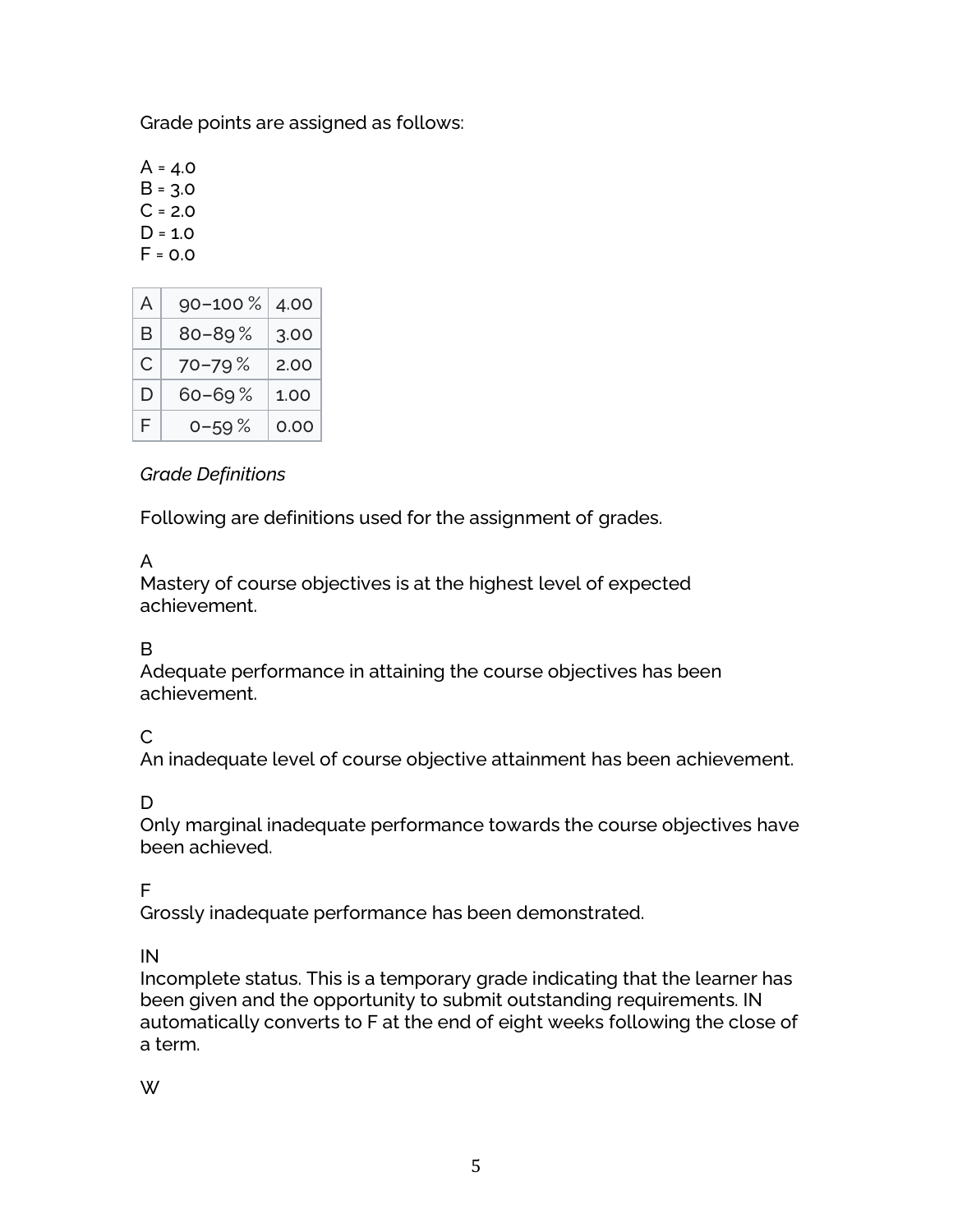Withdrawal from a course without credit.

*DIPH Knowledge-Based Evaluation*

| Element                                     | Weight |
|---------------------------------------------|--------|
| Virtual Classroom participation             | 15%    |
| 8 post-tests achieving ≥80%                 |        |
| 8 satisfactory article discussion board     |        |
| 9 satisfactory exercise submissions         |        |
| International Public Health Final Exam ≥80% |        |

## *DIPH International Service-Learning Rotation Evaluation*

Graded as pass/fail. Successful pass requires:

- Satisfactory or above on evaluation by Training Site supervisor
- Satisfactory or above on group presentation
- Satisfactory or above on reflective essay composition

Successful Completion of the DIPH requires:

- Earn ≥80% in all courses.
- Accumulative grade of ≥80% in the program.
- Earn a "Passing" grade for the skills lab, simulations, and servicelearning rotation.

# **Certification:**

Participants who successfully complete the above course of study will be recognized with the *INMED Professional Diploma in International Public Health (DIPH)*. Verification of the educational experience will be provided to any learner's affiliated institution. Graduates are entitled to include initials DIMPH (Diploma in International Medicine & Public Health) following their names.

## Remediation:

If a learner does not complete any component and achieve the required competencies, the faculty may require the learner to 1) remediate the component(s) that the learner did not satisfactorily complete, or 2) repeat the entire component within one year of the start date of the original course. The learner will be offered only one opportunity to repeat the component without requiring repeat payment of tuition.

Academic Integrity: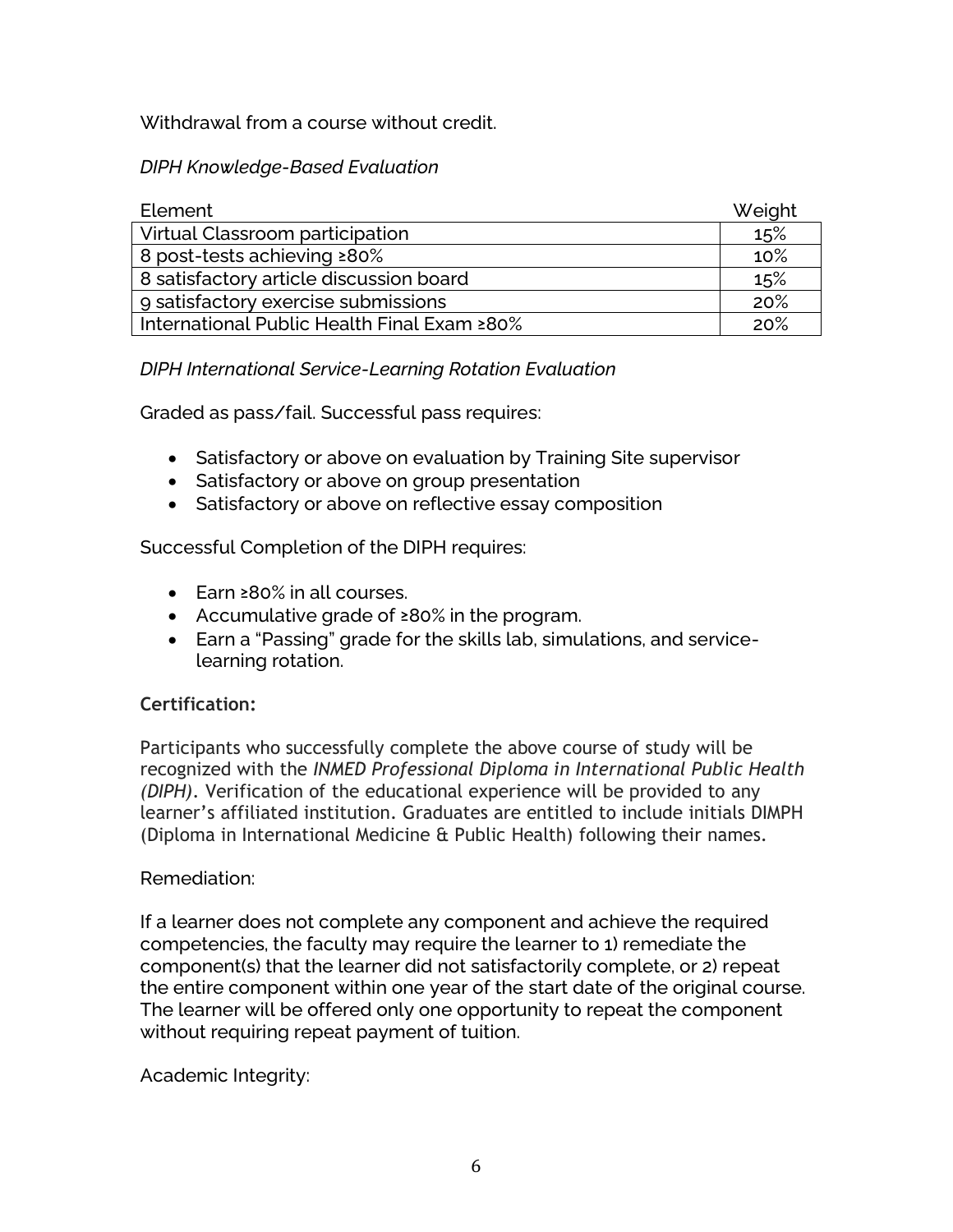This is a professional-level learning experience. All learners are expected to be self-motivated, perform with excellence, and be thoroughly honest throughout their learning process. If any INMED faculty determines that a learner has committed academic dishonesty by plagiarism, cheating or in any other manner, the faculty member has the right to 1) fail the learner for the particular assignment, project and/or exam, 2) fail the learner for the entire component, 3) discharge the learner from any future INMED learning experience, including degree, diploma, or certificate.

Withdrawal and Refund Policy:

75 percent refunds for registrations are available before the 1st day of a course. 50 percent refunds are available through the 1st week of a course. No refunds are available after the 1st week. If a course participant desires to cancel his/her enrollment, he/she has the choice to request a refund or apply his/her payment to a future INMED course. All payments made to INMED must be in US dollars.

Program Directors:

Nicholas Comninellis, MD, MPH, DIMPH Dean, Institute for International Medicine

Nicholas Comninellis is Dean of INMED, the Institute for International Medicine. He is also faculty in the Department of Medical Humanities at the University of Missouri-Kansas City (UMKC) School of Medicine and faculty at Research Medical Center Family Medicine Residency. Over two years Dr. Comninellis served inner city citizens at Shanghai Charity Hospital. Over another two years he led a healthcare ministry in the war-besieged nation of Angola in southern Africa. Dr. Comninellis next served for six years in the Kansas City public hospital before launching INMED in 2003. He graduated from UMKC School of Medicine and Saint Louis University School of Public Health, and was a family medicine resident at John Peter Smith Hospital. Dr. Comninellis also earned a professional diploma in tropical medicine from the Walter Reed Army Institute of Research, and became board certified in both public health and family medicine. Among his authored books are *Shanghai Doctor*, *Where Do I Go From Here*, and *INMED International Medicine & Public Health*. Dr. Comninellis is a classical guitarist and faculty advisor for UMKC Cru. He was recognized as the 2009 United Nations Association of the United States World Citizen and the 2015 University of Missouri-Kansas City Alumni of the Year.

Paul Larson MD, MS, MBA, CPE, DTM&H, FAAFP UPMC St. Margaret Family Medicine Residency Program Medical Director, Duquesne University Health Services